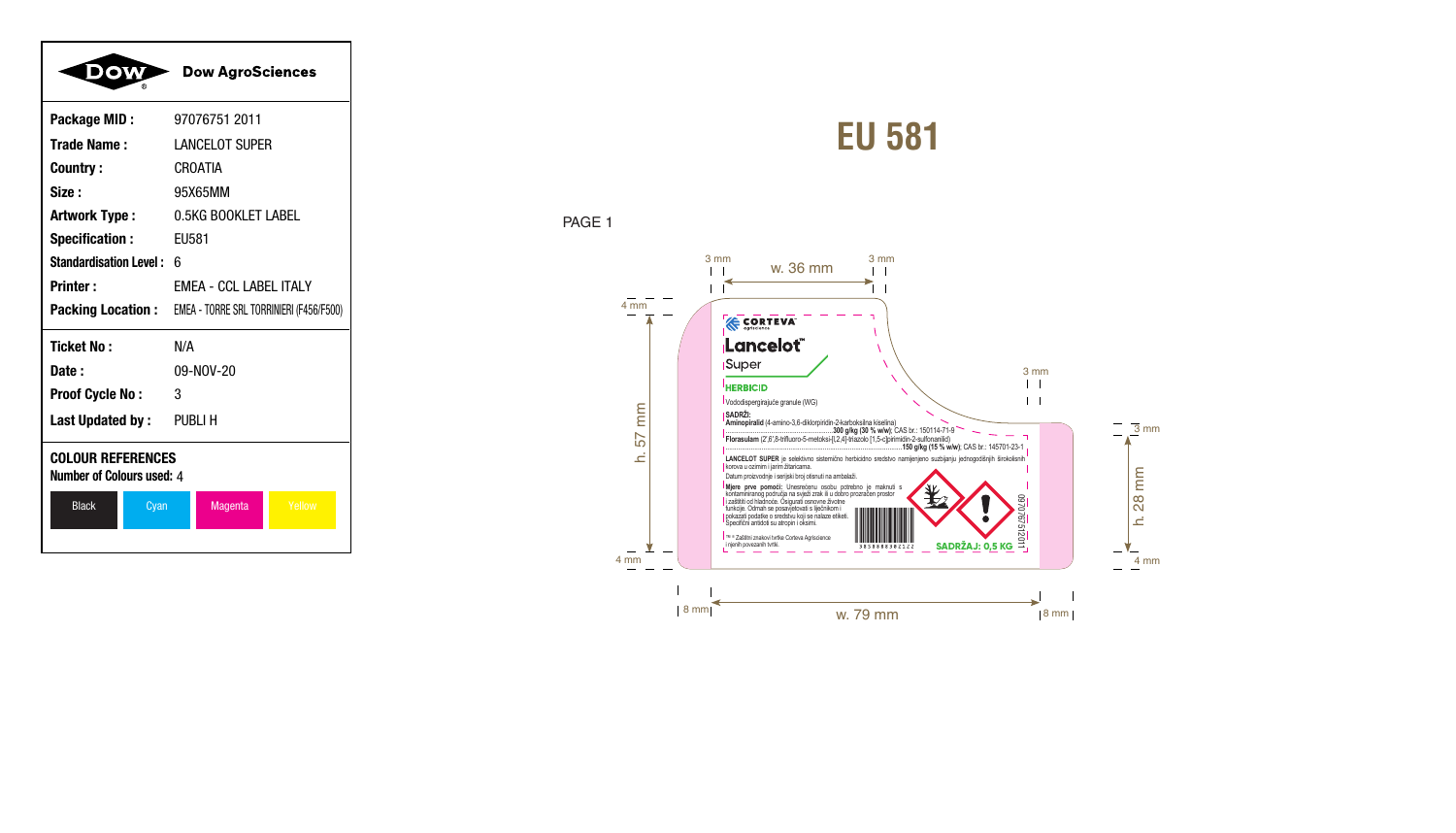|                                                       | <b>Dow AgroSciences</b>                                          |
|-------------------------------------------------------|------------------------------------------------------------------|
| Package MID:                                          | 97076751 2011                                                    |
| Trade Name:                                           | <b>LANCELOT SUPER</b>                                            |
| Country:                                              | <b>CROATIA</b>                                                   |
| Size:                                                 | 79X65MM                                                          |
| <b>Artwork Type:</b>                                  | 0.5KG BOOKLET LABEL                                              |
| <b>Specification:</b>                                 | <b>EU581</b>                                                     |
| <b>Standardisation Level:</b>                         | 6                                                                |
| <b>Printer:</b>                                       | FMFA - CCL LARFL ITALY                                           |
|                                                       | <b>Packing Location:</b> EMEA - TORRE SRL TORRINIERI (F456/F500) |
| <b>Ticket No:</b>                                     | N/A                                                              |
| Date:                                                 | 09-NOV-20                                                        |
| <b>Proof Cycle No:</b>                                | 2                                                                |
| Last Updated by: PUBLI H                              |                                                                  |
| <b>COLOUR REFERENCES</b><br>Number of Colours used: 4 |                                                                  |
| <b>Black</b><br>Cyan                                  | Yellow<br>Magenta                                                |

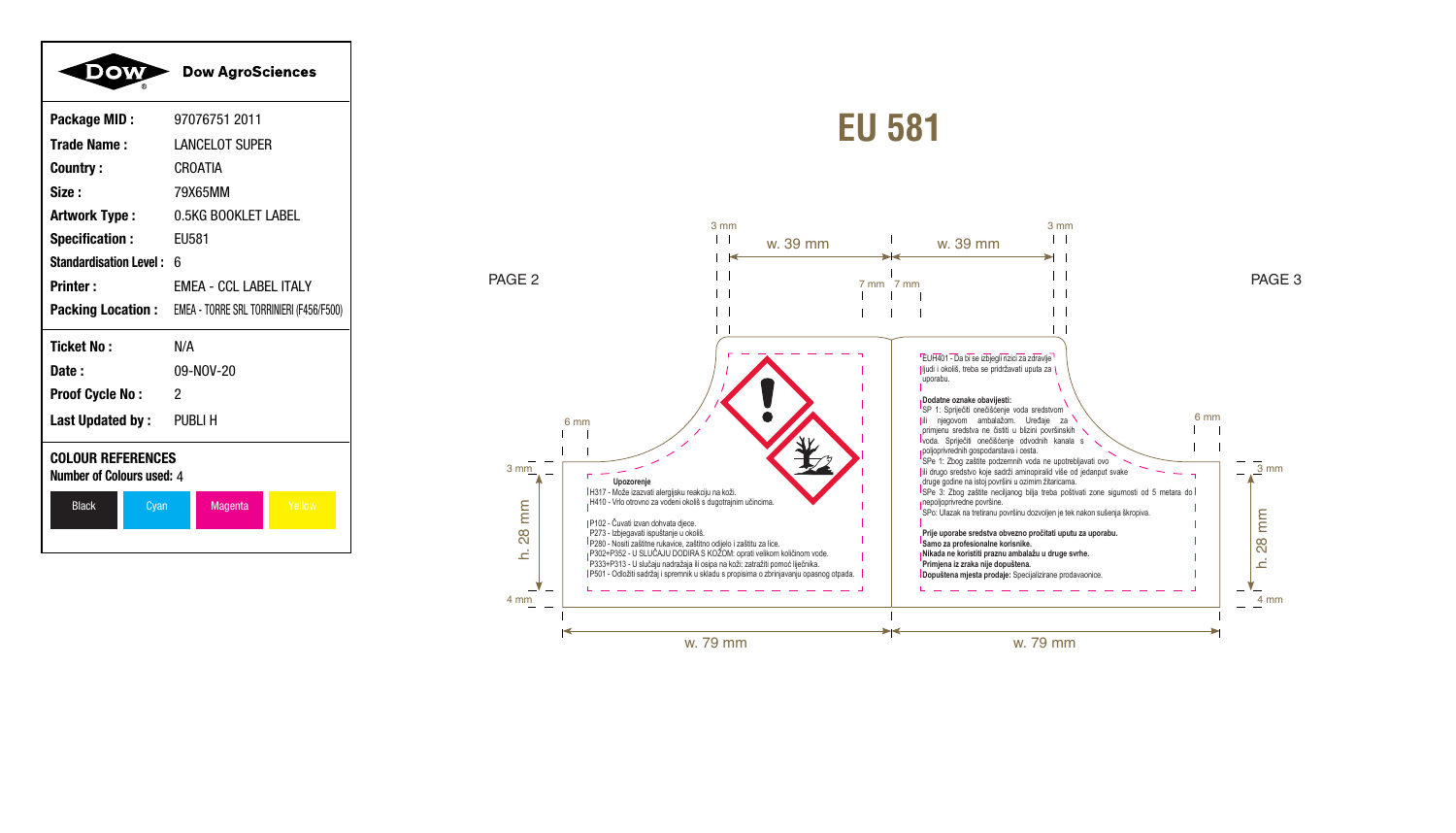|                                                       | <b>Dow AgroSciences</b>                                          |
|-------------------------------------------------------|------------------------------------------------------------------|
| Package MID:                                          | 97076751 2011                                                    |
| Trade Name:                                           | <b>LANCELOT SUPER</b>                                            |
| <b>Country:</b>                                       | <b>CROATIA</b>                                                   |
| Size:                                                 | 79X65MM                                                          |
| <b>Artwork Type:</b>                                  | 0.5KG BOOKLET LABEL                                              |
| <b>Specification:</b>                                 | EU581                                                            |
| <b>Standardisation Level: 6</b>                       |                                                                  |
| <b>Printer:</b>                                       | <b>EMEA - CCL LABEL ITALY</b>                                    |
|                                                       | <b>Packing Location:</b> EMEA - TORRE SRL TORRINIERI (F456/F500) |
| <b>Ticket No:</b>                                     | N/A                                                              |
| Date:                                                 | 09-NOV-20                                                        |
| <b>Proof Cycle No:</b>                                | 2                                                                |
| Last Updated by: PUBLI H                              |                                                                  |
| <b>COLOUR REFERENCES</b><br>Number of Colours used: 4 |                                                                  |
| <b>Black</b><br>Cyan                                  | Yellow<br><b>Magenta</b>                                         |
|                                                       |                                                                  |

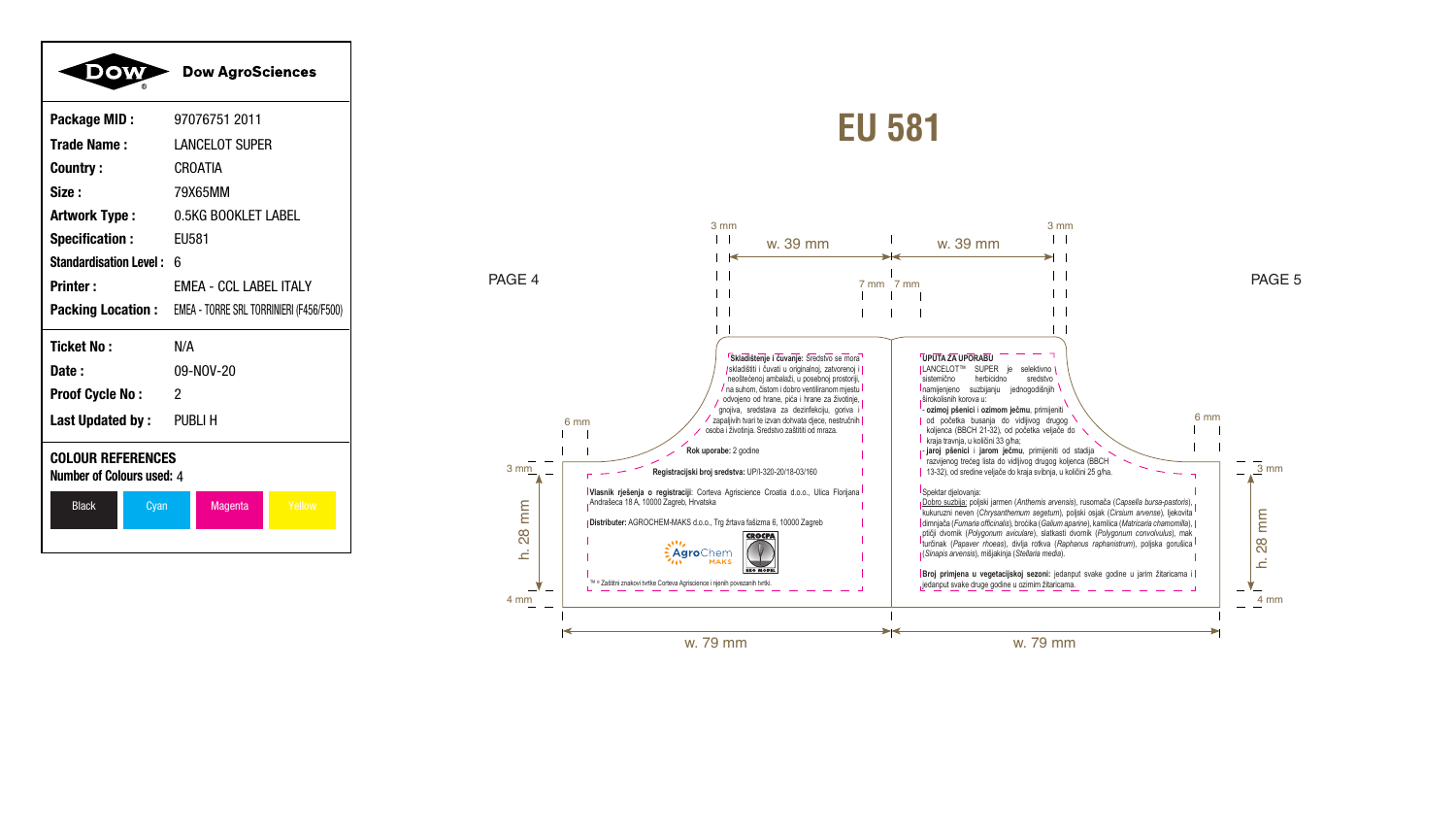|                                                              | <b>Dow AgroSciences</b>                                          |
|--------------------------------------------------------------|------------------------------------------------------------------|
| Package MID:                                                 | 97076751 2011                                                    |
| <b>Trade Name:</b>                                           | <b>LANCELOT SUPER</b>                                            |
| Country:                                                     | CROATIA                                                          |
| Size:                                                        | 79X65MM                                                          |
| Artwork Type:                                                | 0.5KG BOOKLET LABEL                                              |
| <b>Specification:</b>                                        | EU581                                                            |
| Standardisation Level: 6                                     |                                                                  |
| <b>Printer:</b>                                              | <b>EMEA - CCL LABEL ITALY</b>                                    |
|                                                              | <b>Packing Location:</b> EMEA - TORRE SRL TORRINIERI (F456/F500) |
| <b>Ticket No:</b>                                            | N/A                                                              |
| Date :                                                       | 09-NOV-20                                                        |
| <b>Proof Cycle No:</b>                                       | 2                                                                |
| Last Updated by: PUBLI H                                     |                                                                  |
| <b>COLOUR REFERENCES</b><br><b>Number of Colours used: 1</b> |                                                                  |
| <b>Black</b>                                                 |                                                                  |

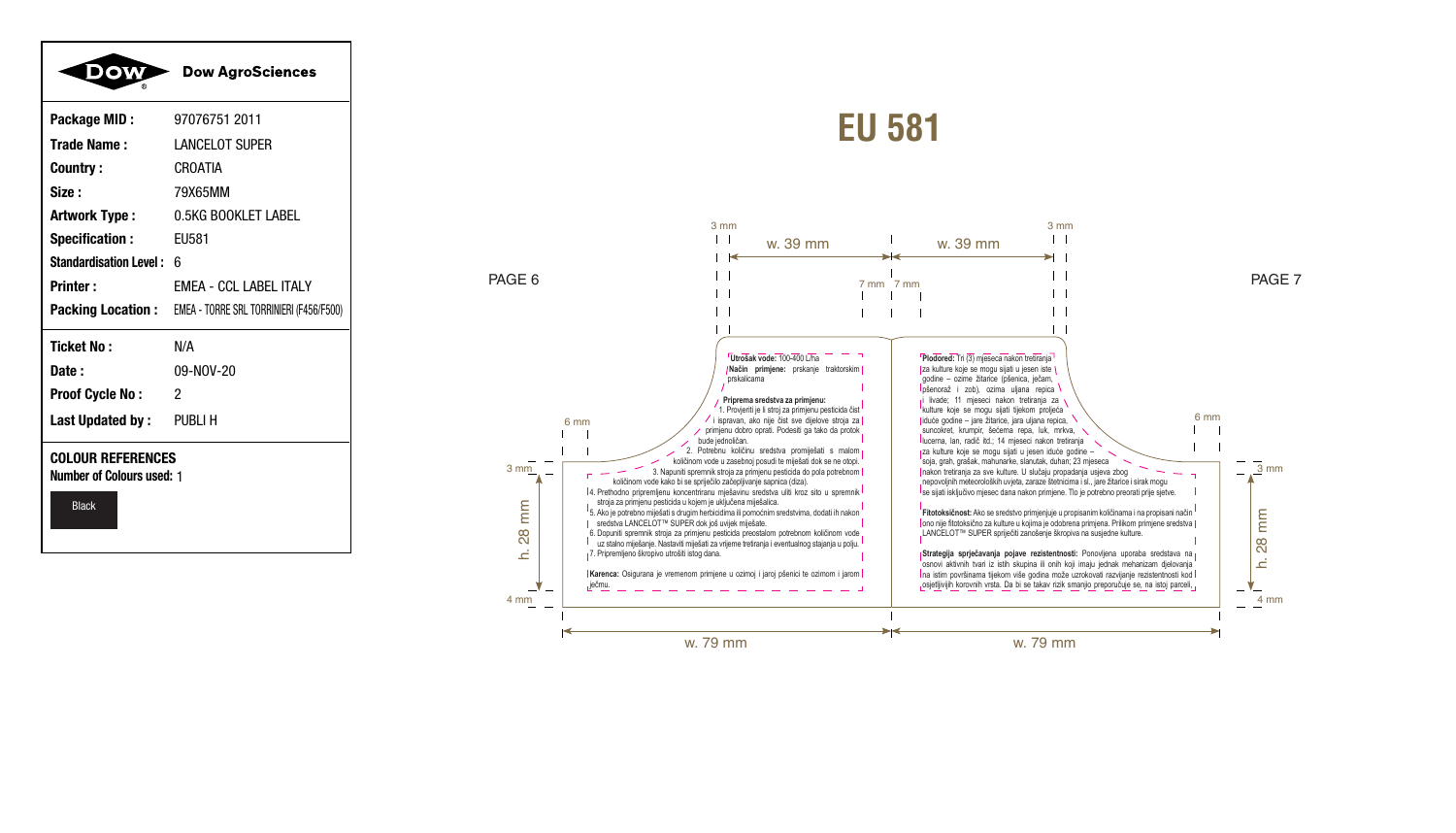|                                                              | <b>Dow AgroSciences</b>                                          |
|--------------------------------------------------------------|------------------------------------------------------------------|
| Package MID:                                                 | 97076751 2011                                                    |
| <b>Trade Name:</b>                                           | <b>LANCELOT SUPER</b>                                            |
| Country:                                                     | CROATIA                                                          |
| Size:                                                        | 79X65MM                                                          |
| <b>Artwork Type:</b>                                         | 0.5KG BOOKLET LABEL                                              |
| <b>Specification:</b>                                        | <b>EU581</b>                                                     |
| Standardisation Level: 6                                     |                                                                  |
| <b>Printer:</b>                                              | <b>EMEA - CCL LABEL ITALY</b>                                    |
|                                                              | <b>Packing Location:</b> EMEA - TORRE SRL TORRINIERI (F456/F500) |
| <b>Ticket No:</b>                                            | N/A                                                              |
| Date :                                                       | 09-NOV-20                                                        |
| <b>Proof Cycle No:</b>                                       | $\overline{2}$                                                   |
| Last Updated by: PUBLI H                                     |                                                                  |
| <b>COLOUR REFERENCES</b><br><b>Number of Colours used: 1</b> |                                                                  |
| <b>Black</b>                                                 |                                                                  |

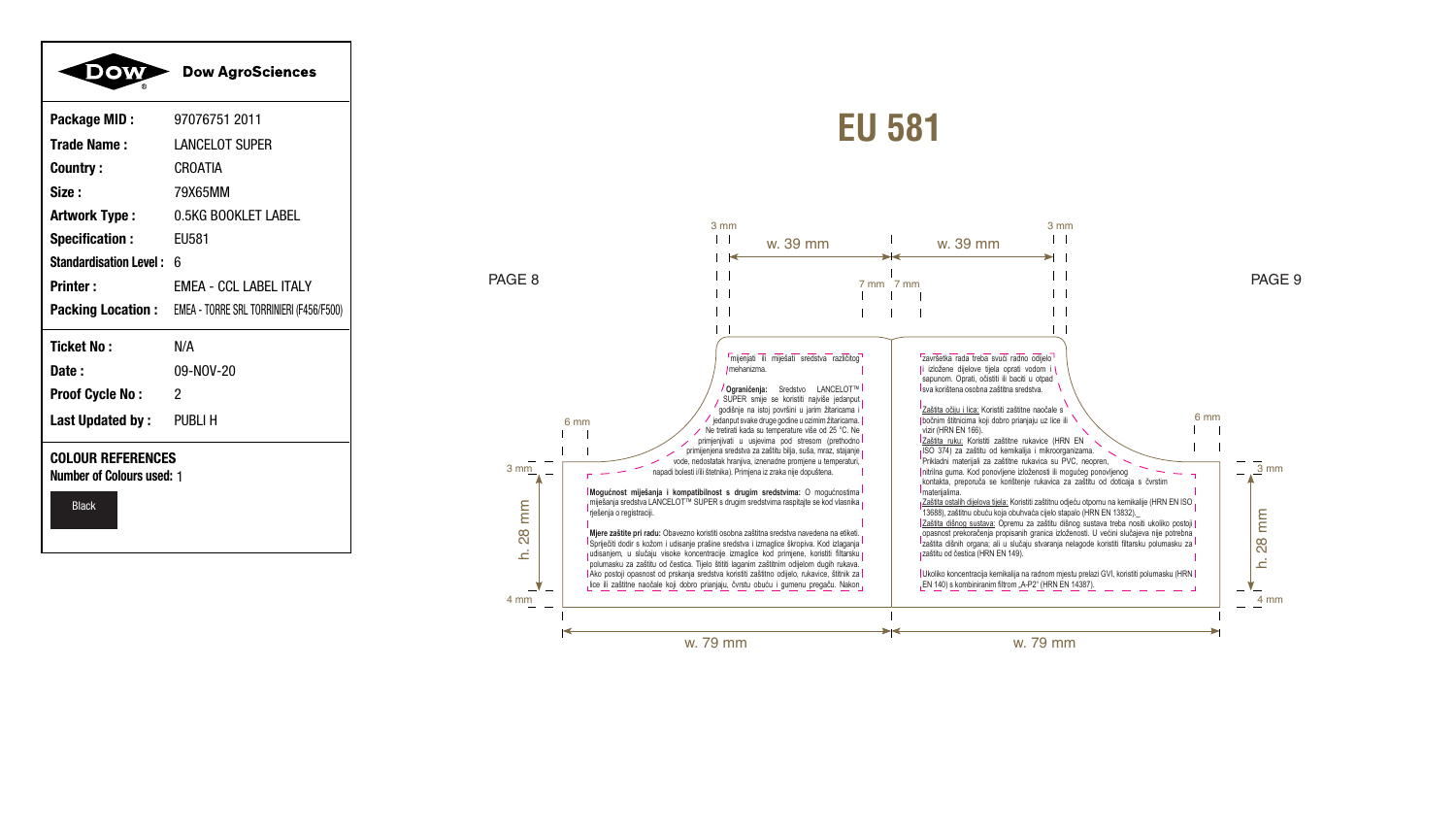| <b>Dow&gt;</b>                                        | <b>Dow AgroSciences</b>                                          |
|-------------------------------------------------------|------------------------------------------------------------------|
| Package MID:                                          | 97076751 2011                                                    |
| <b>Trade Name:</b>                                    | <b>LANCELOT SUPER</b>                                            |
| Country:                                              | CROATIA                                                          |
| Size :                                                | 79X65MM                                                          |
| Artwork Type :                                        | 0.5KG BOOKLET LABEL                                              |
| <b>Specification:</b>                                 | EU581                                                            |
| <b>Standardisation Level: 6</b>                       |                                                                  |
| <b>Printer:</b>                                       | <b>EMEA - CCL LABEL ITALY</b>                                    |
|                                                       | <b>Packing Location:</b> EMEA - TORRE SRL TORRINIERI (F456/F500) |
| <b>Ticket No:</b>                                     | N/A                                                              |
| Date:                                                 | 09-NOV-20                                                        |
| <b>Proof Cycle No:</b>                                | 2                                                                |
| <b>Last Updated by:</b> PUBLI H                       |                                                                  |
| <b>COLOUR REFERENCES</b><br>Number of Colours used: 1 |                                                                  |

Black

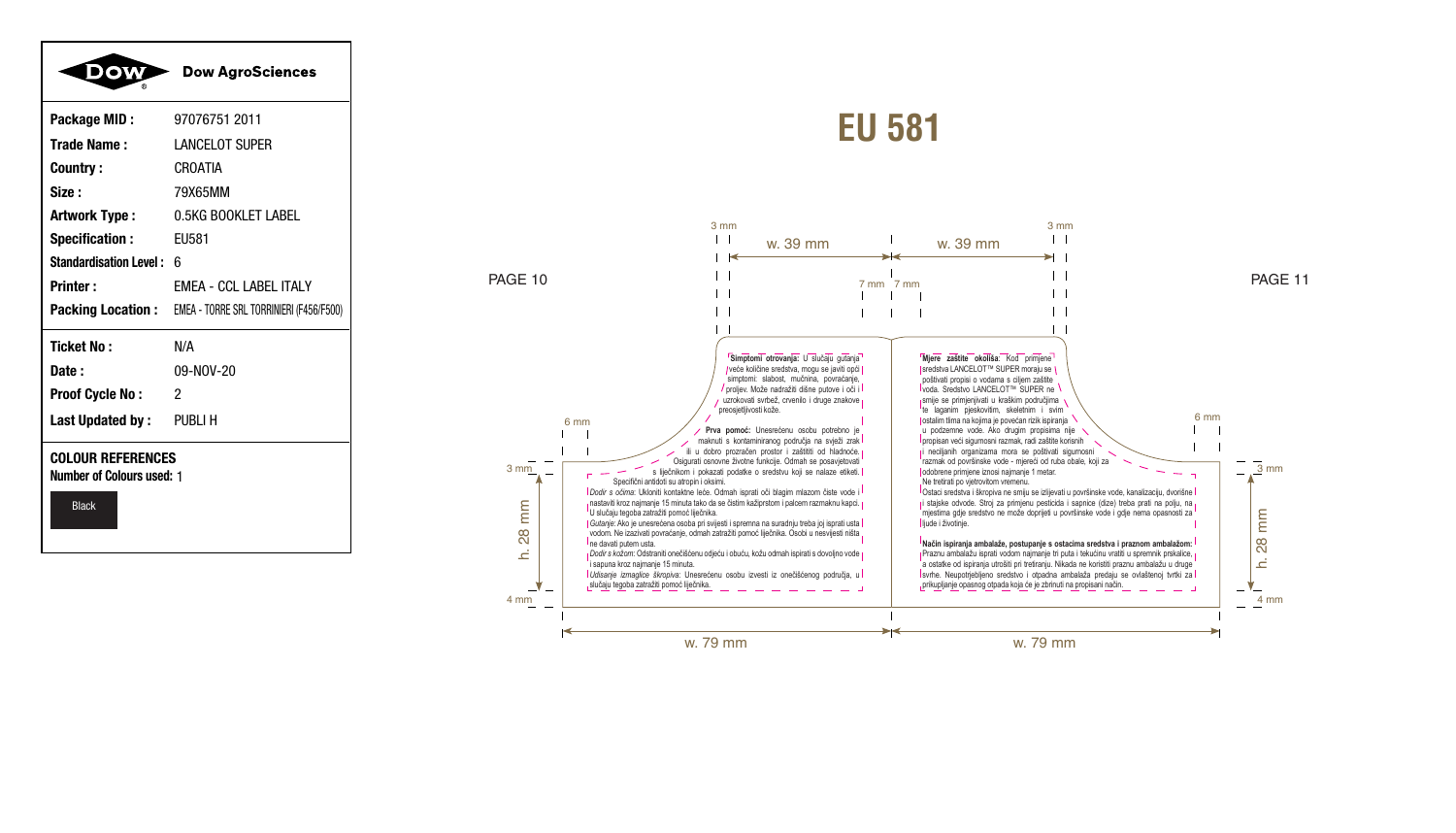

**Ticket No:**  $N/A$ 09-NOV-20 Date: **Proof Cycle No:**  $\overline{2}$ 

PUBLI H

**COLOUR REFERENCES** 

Last Updated by:

**Number of Colours used: 1** 

Black

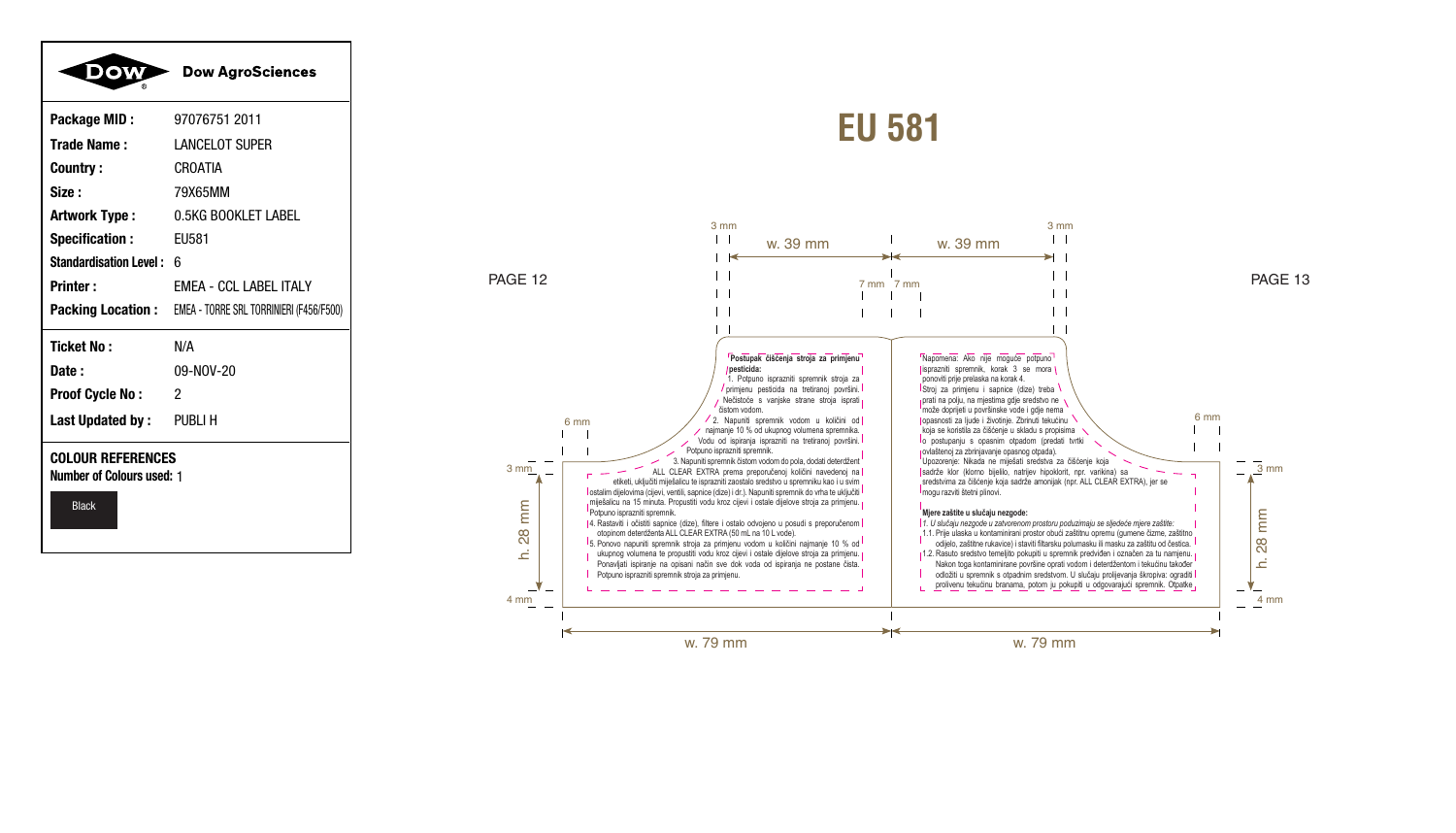|                                                                              | <b>Dow AgroSciences</b>                                   |
|------------------------------------------------------------------------------|-----------------------------------------------------------|
| Package MID:                                                                 | 97076751 2011                                             |
| <b>Trade Name:</b>                                                           | <b>LANCELOT SUPER</b>                                     |
| Country:                                                                     | CROATIA                                                   |
| Size :                                                                       | 79X65MM                                                   |
| Artwork Type :                                                               | 0.5KG BOOKLET LABEL                                       |
| <b>Specification:</b>                                                        | EU581                                                     |
| <b>Standardisation Level:</b>                                                | 6                                                         |
| <b>Printer:</b>                                                              | <b>EMEA - CCL LABEL ITALY</b>                             |
|                                                                              | Packing Location: EMEA - TORRE SRL TORRINIERI (F456/F500) |
| Ticket No:                                                                   | N/A                                                       |
| Date:                                                                        | 09-NOV-20                                                 |
| <b>Proof Cycle No:</b>                                                       | 2                                                         |
| <b>Last Updated by:</b> PUBLI H                                              |                                                           |
| <b>COLOUR REFERENCES</b><br><b>Number of Colours used: 1</b><br><b>Black</b> |                                                           |

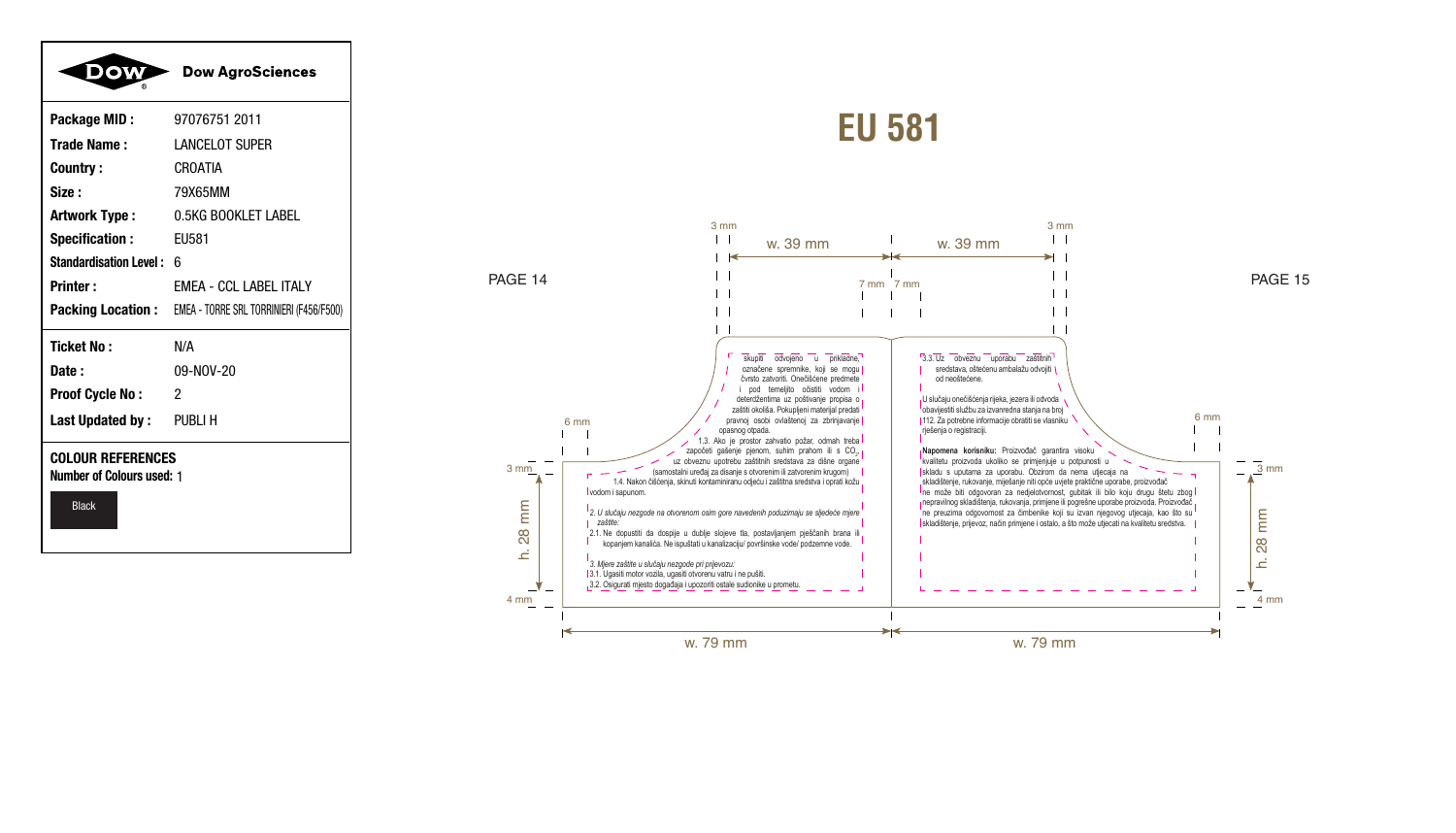